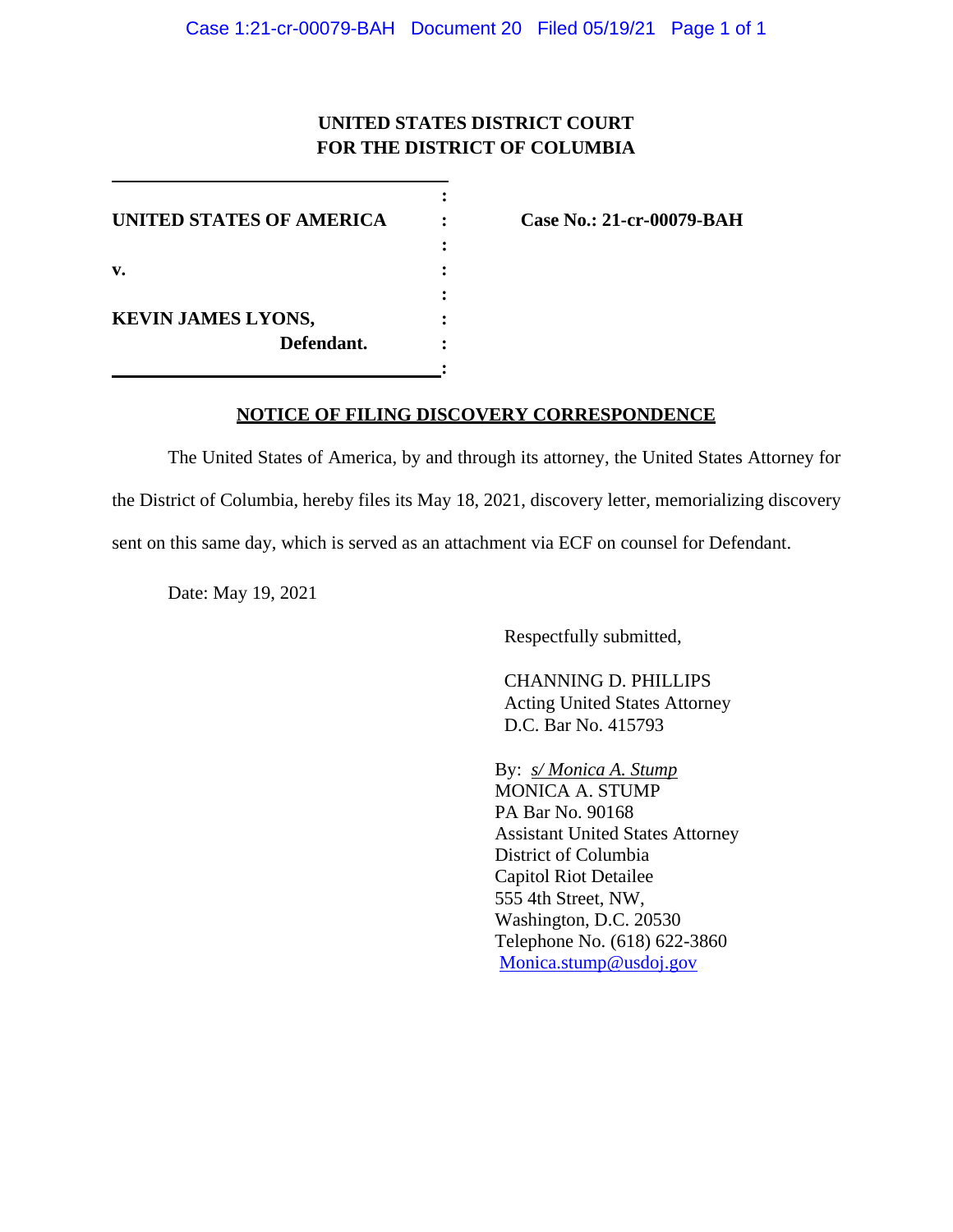

U.S. Department of Justice

CHANNING D. PHILLIPS Acting United States Attorney

*District of Columbia*

*Judiciary Center 555 Fourth St., N.W. Washington, D.C. 20530*

May 18, 2021

## **VIA EMAIL**

Lawrence Wolf Levin Law Office of Lawrence Wolf Levin

> Re: *United States v. Lyons* Case No. 21-cr-79-BAH Discovery Letter No. 2

Dear Mr. Levin:

This is to memorialize the following supplemental discovery sent you via email **on May 18, 2021** via USAFX, containing the following materials:

Serial 17\_1A\_08\_01 and 02 SENSITIVE: Recognition reports Serial 20 SENSITIVE: Opening document Serial 22, Serial 22 Import, and 22 1A 0615 11 SENSITIVE: Tipster report Serial 26 SENSITIVE and 26\_1A\_1943\_01 SENSITIVE: Tipster report Serial 30: Database search Serial 31: Video identification of E. S. Serial 32 and 32 1A 18 01 SENSITIVE: Tipster report and notes Serial 33 and 33<sup>1</sup>A<sup>12</sup> 01 to 04: Instagram search warrant and return

Due to the extraordinary nature of the January 6, 2021 Capitol Attack, the government anticipates that a large volume of materials may contain information relevant to this prosecution. These materials may include, but are not limited to, surveillance video, statements of similarly situated defendants, forensic searches of electronic devices and social media accounts of similarly situated defendants, and citizen tips. The government is working to develop a system that will facilitate access to these materials. In the meantime, please let me know if there are any categories of information that you believe are particularly relevant to your client.

The discovery is unencrypted. Please contact me if you have any issues accessing the information, and to confer regarding pretrial discovery as provided in Fed. R. Crim. P. 16.1.